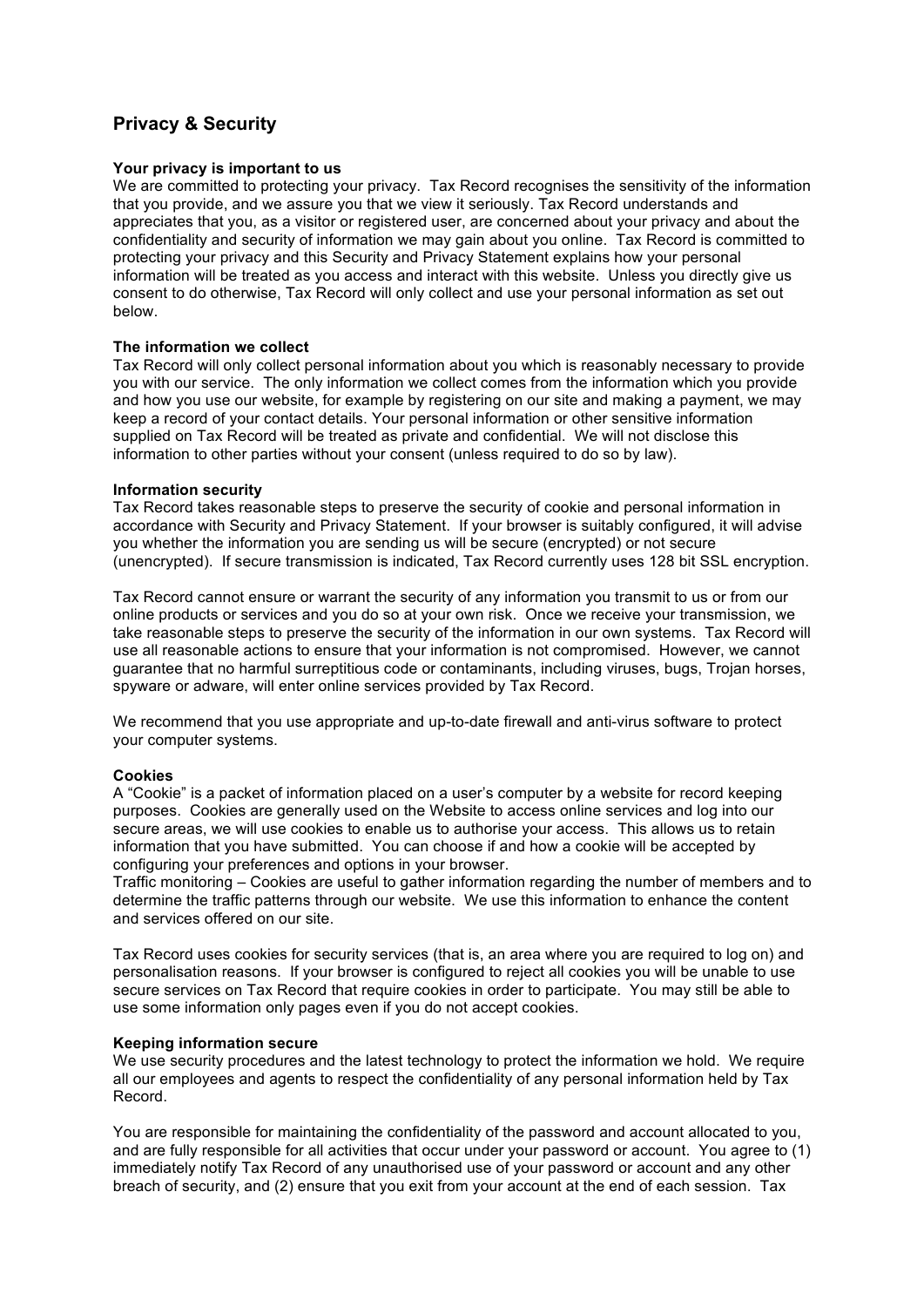Record cannot and will not be liable for any loss or damage arising from your failure to comply with these terms and conditions.

# **Keeping your data safe**

The security of your data is of utmost importance to Tax Record. That's why Tax Record applies industry best practice security measures to make sure your data remains secure and private. This means that no-one can access your data or private information without your permission. It also means that your data is stored and protected using state of the art infrastructure. For extra peace of mind, you can read and access your data wherever and whenever you like.

#### **Privacy protected**

Tax Record enforces a range of stringent security features to ensure that only you, and people you authorise, can access your data. To ensure the privacy of your data we enforce the use of passwords that are at least eight characters long, have upper and lower case letters and contain at least one number. Ensure that access to all data is username and password protected. Maintain full compliance with Australian data privacy guidelines.

In addition we recommend that, as a Tax Record subscriber, you choose a strong login password and do not share it with others. Use an industry recognised browser that supports our SSL encryption technology.

#### **Retrieving data**

Tax Record ensures you can retrieve your data any time. To ensure this, users can save their reports locally to their device in PDF form and store their data in the cloud and access it anywhere and anytime from any internet connected device. If you use Tax Record, your stored data is always available online whenever you have an internet connection.

#### **How we handle email**

We will preserve the content of any email that you send us, if we believe that we have a legal requirement to do so. Your email message content may be monitored by our Tax Record employees for quality assurance issues.

#### **Product promotion**

Tax Record may contact you about product upgrades and new product releases and to inform you of new services relevant to your business, including special offers. A number of laws are in place to limit direct marketing activity and you may notify us at any time that you do not want to receive any marketing communications from Tax Record.

Our website may contain links to other sites belonging to other parties and which are beyond the control of Tax Record. Please note that we cannot vouch or be responsible for the privacy practices of non Tax Record sites.

#### **Future Changes**

Our commitment to be a leading provider of online tax record keeping services means that our business will continue to evolve as we introduce new services and features to our website. Because of this, from time to time, our policies will be reviewed and may be revised. Tax Record reserves the right to change its privacy policy at any time and notify you by posting an updated version of the policy on its website.

#### **Acceptance and changes to the Security and Privacy Statement**

You acknowledge and accept that your use of Tax Record indicates your acceptance of this Security and Privacy Statement.

This is the current Security and Privacy Statement. It replaces any other Security Statement of Tax Record published to date. Tax Record may any time vary the Security and Privacy Statement by publishing the varied Security and Privacy Statement on the Tax Record website.

# **Changes to this Privacy Policy**

Any changes to this Privacy Policy that may be made from time to time will be available on the Tax Record website